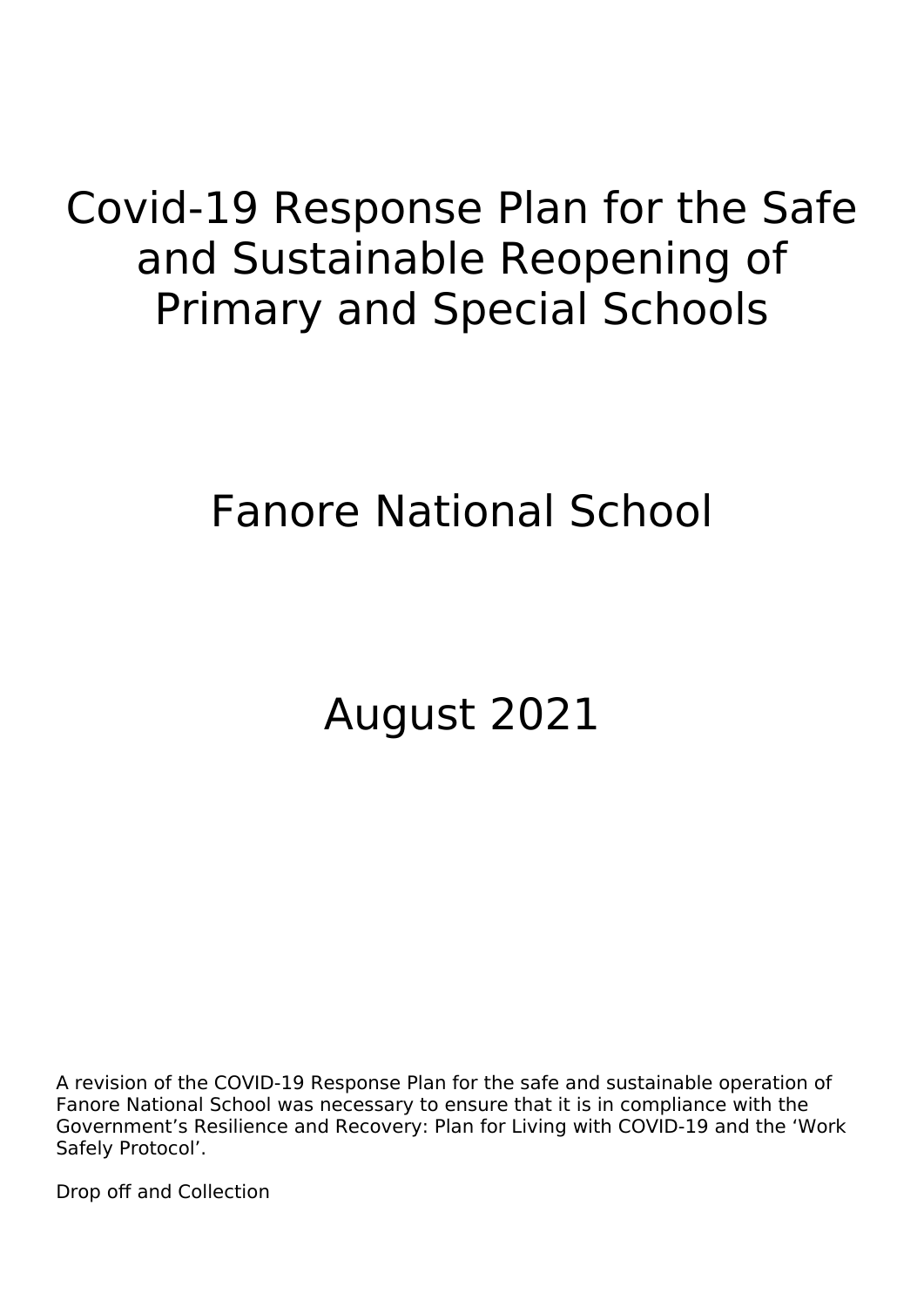- Supervision by class teacher will start from 9.10am.
- Drop off will be at the front gate, maintaining 2m social distancing. At pickup time, parents remain in their cars or outside the school grounds maintaining social distancing. Junior room children will remain in their classrooms and their teacher will call them out when their parents/guardians arrive.
- Junior room children will use the main door for entry and exit. Senior room children will now use the door with the ramp for all entry and exit.

Collection of children during the Day

• In order to pick up a child during school hours, it is necessary to telephone the school first. The teacher will let the child out once the parent/guardian arrives to the school gate. Please refrain from entering the school premise.

Parents and visitors

- There will be no access to the school or classrooms for parents or visitors without prior arrangement with the class teacher or principal. Essential visitors only will be allowed into school by appointment. All essential visitors must wear a face covering and complete contact-tracing log before being allowed entry.
- Parent-Teacher meetings will take place in the portacabin.

#### **Hygiene and cleaning**

- Hand sanitisers will be in place in all classrooms and hallways. Children will be required to use these on arrival each morning and when leaving each day. There will also be assigned times during the day which will become established parts of our school routine e.g. coming in from break and lunch times etc.
- Warm water, soap and paper towels will be available in pupil and staff toilets.
- Hand hygiene, correct respiratory etiquette (coughing into elbow and sneezing into tissues) will be promoted and encouraged. Parents/guardians are asked to support the school in reinforcing this message at home.
- All staff will have access to cleaning products and will be required to maintain cleanliness of their own work area.
- The school will be cleaned at least once per day. Particular attention will be focused on frequently touched surfaces – door handles, handrails, chairs, communal eating areas, sink and toilet facilities.
- Staff should thoroughly clean and disinfect their work area before and after use each day.
- Class bins will be emptied each day or more often if necessary.

#### **Ventilation**

- The Department of Education has published guidance setting out the practical steps for good ventilation in accordance with public health advice 'Practical Steps for the Deployment of Good Ventilation Practices in Schools'. Windows will be open as fully as possible when classrooms are not in use e.g. during breaktimes and also at the end of each school day for a period of time.
- When classrooms are in use, windows will be partially open without causing discomfort, particularly during cold weather.
- Doors where practical, all internal doors will be left open to minimise hand contact with common surfaces and to aid ventilation
- CO2 monitors will be supplied to schools in the coming weeks.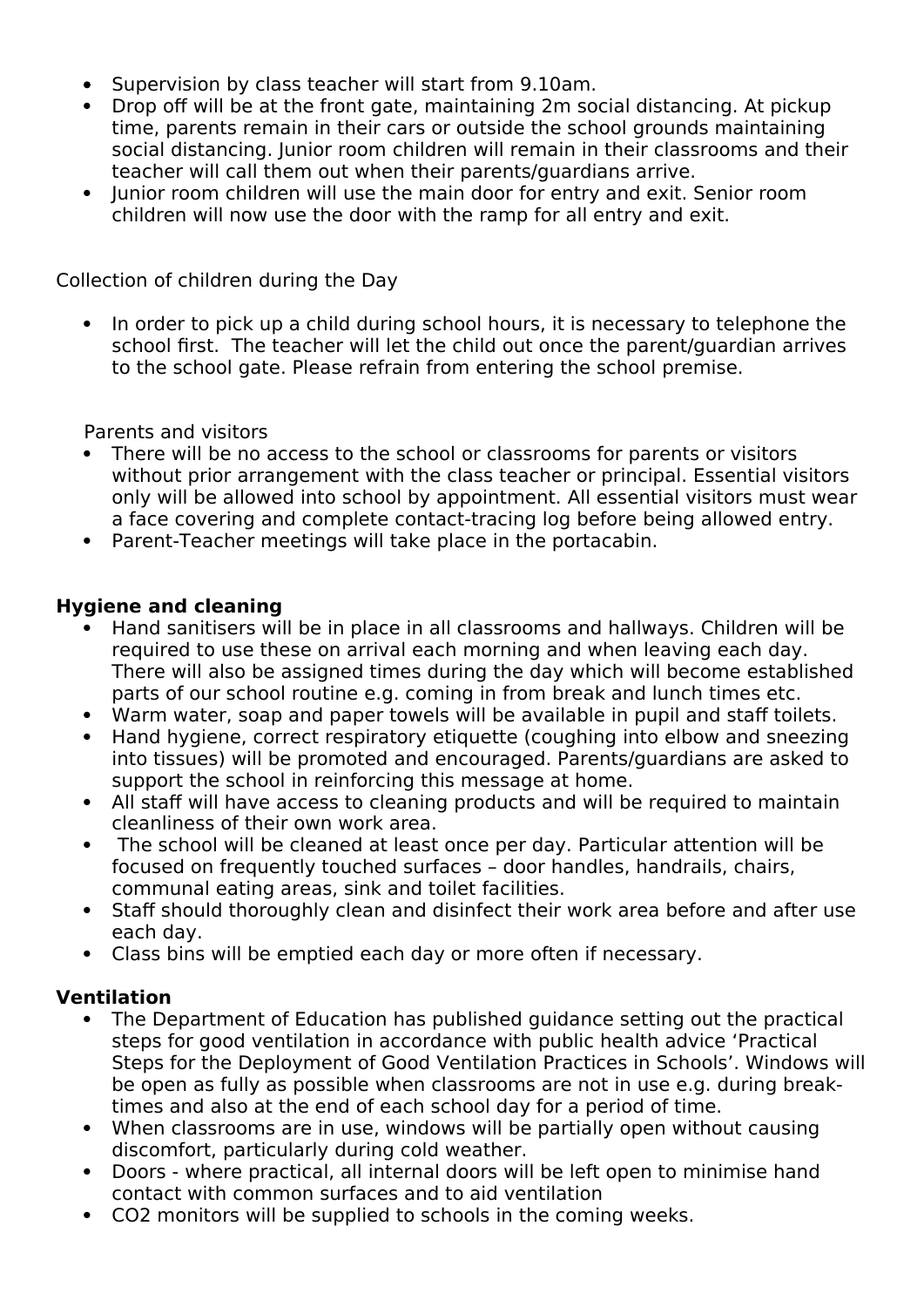#### **PPE**

 It is now a requirement for face coverings to be worn by staff members where it is not possible to maintain a physical distance of 2 metres from other staff, parents/guardians, essential visitors or pupils.

### **Classroom and School Routines**

#### **Bubbles and Pods**

- Within the Covid-19 Response Plan for the safe and sustainable operation of Primary and Special Schools, the Department of Education/Skills guidelines refers to classes as Bubbles and groups within classes as Pods. A Class Bubble is a grouping which stays apart from other classes as much as possible. The children and their teachers will work in Class Bubbles. The aim of the system within the school is that class groupings mix only with their own class from arrival at school in the morning until the children go home at the end of the school day.
- Each classroom will form one bubble with internal pods arranged as necessary by class teachers. A list of pods will be written and displayed. Physical distancing is not required for the children in the junior room. Pods have been arranged; however, pupils will mix occasionally during the school day. There will be no interaction of the bubbles allowed during the school day or at break times. Children must stay within their class bubble at all times.

#### **Breaktimes/lunch times**

 To adhere to the separation of bubbles, break times/lunchtimes will now be staggered in to 2 20 min breaks. Bubble 1 {Jnr Rm} will use yard first, and then Bubble 2 {snr room} will be allowed out. **No mixing of the children across bubbles will be allowed.** 

#### **Use of Toilets**

 Each bubble has now been assigned a toilet unit. Children in the junior room will use the toilet unit beside their classroom. Senior room children will use the toilet closest to them. Within each toilet unit there will be an allocated toilet for girls and boys. Only one child will be permitted at any one time to use the unit.

#### **Special Education Teacher (SET) and Special Needs Assistant (SNA)**

- Staff members may need to rotate between area/classes. This will be minimized where possible, however when rotation occurs, agreed sanitising routines will be observed.
- Where the support teacher is working alongside a class teacher in a classroom, both teachers must be mindful of maintaining social distance from one another.
- The tables and chairs in SET rooms will be wiped clean in between different pupils or small groups attending.

#### **School Activities**

#### **School belongings**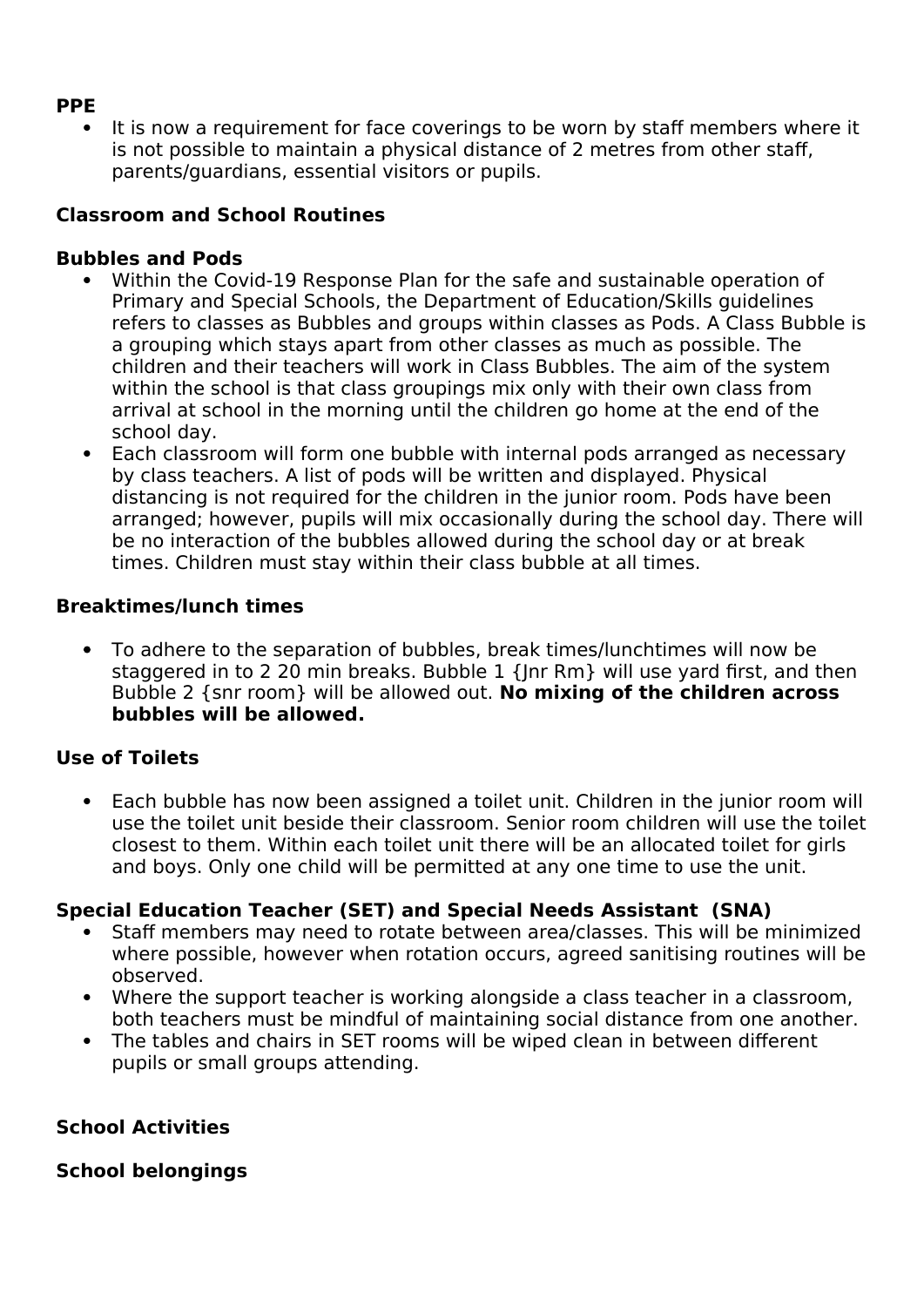- Pupils should have their own dedicated school books. Textbooks/library books that are shared will be covered in a plastic covering that can be wiped with a suitable household cleaning agent between uses/ use of quarantine period.
- Each child will be equipped with their own zip lock bag containing school essentials that will be left in school at all times including some art supplies.
- Childrens' school bag & lunchbox should be kept clean and clutter free. Only essentials are to be brought to school.

#### **Electronics**

- Each child has their own individual iPad in bubbles. Ipads will be wiped down by teachers after use when shared between bubbles.
- Laptop use will be wiped down by teachers after use.

#### **Musical Instruments Choir/Singing**

 Individual instruments will be provided for each student and will be labelled accordingly. Where shared instruments are necessary between rooms, siblings will share and cleaned between uses. When singing, special consideration will be given to ventilation and distance between pupils.

#### **Shared Toys**

- By necessity, some classroom equipment needs to be shared e.g. the equipment used for structured activities and play in the junior room. Cleaning of such shared equipment with wipes or other cleaning products will take place at regular intervals to minimise the risk of the spread of infection
- Soft modelling materials and play dough are for individual use only.

#### **Supporting the Learning of Children who cannot attend school**

 If a child is not able to attend school for an extended period of time, suggested activities to support the child's learning at home will be shared with parents by the class teacher and/or the learning support teacher where relevant.

#### **Teacher Absence and Substitution**

 In the event that a teacher is unable to attend school, every effort will be made to secure a substitute teacher for the class. If a substitute teacher is not available, it is not appropriate for the class to be divided into groups and accommodated in other rooms. In such circumstances, it may not be possible for the class to attend on that day. If that is the case, as much notice as possible will be given to parents.

#### **DEALING WITH A SUSPECTED CASE OF COVID-19**

- Pupils or Staff should not attend school if displaying any symptoms of Covid-19. Common symptoms of Covid -19 include:
- A fever (high temperature 38 degrees Celsius or above).
- A new cough this can be any kind of cough, not just dry.
- Shortness of breath or breathing difficulties.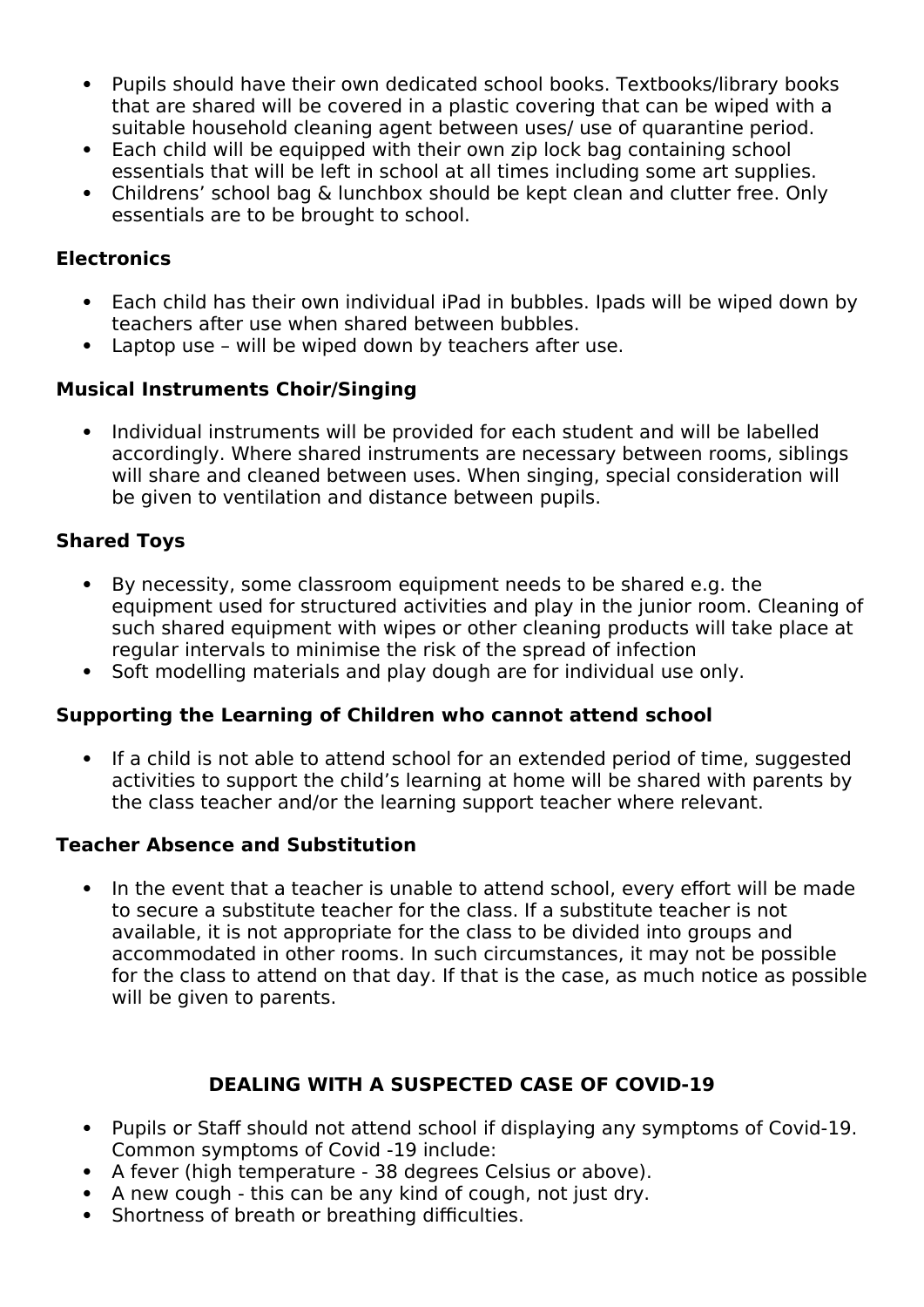Loss or change in your sense of smell or taste – this means you've noticed you cannot smell or taste anything, or things smell or taste different to normal.

#### **If a pupil or staff member displays symptoms of Covid-19 while in the building, the following are the procedures that will be implemented:**

- Parents/guardians of pupils will be contacted immediately
- The child will be accompanied to the designated isolation area via the isolation route (outside and using senior room entrance) by a member of staff. The staff member will remain at least 2 metres away from the symptomatic child and will also make sure that others maintain a distance of at least 2 metres from the symptomatic child at all times.
- A mask will be provided for the child presenting with symptoms. He/she should wear the mask if in a common area with other people or while exiting the premises .
- The school will facilitate the child presenting with symptoms to remain in isolation, if they cannot go immediately home.
- The child presenting with symptoms will be advised to cover their mouth and nose with the disposable tissue provided when they cough or sneeze and to put the tissue in the waste bag provided.
- Arrangements will be made for appropriate cleaning of the isolation area and work areas involved.
- The HSE will inform any staff/parents who have come into close contact with a diagnosed case via the contact tracing process. The HSE will contact all relevant persons where a diagnosis of COVID-19 is made.
- The instructions of the HSE should be followed and staff and pupil confidentiality is essential at all times.

# **Children who should not attend school**

#### **If your child is in one of the following categories, they should not attend school**

- Children who have been diagnosed with Covid-19
- Children who have been in close contact with a person who has been diagnosed with Covid-19
- Children who have a suspected case of Covid-19 and the outcome of the test is pending
- Children who have been in contact with a person who has a suspected case of Covid-19 and the outcome of the test is pending
- Children with underlying health conditions who have been directed by a medical professional not to attend school
- Children who have returned to Ireland after travelling from abroad or moved to Ireland from abroad, must self-isolate for a period of 14 days in accordance with current government guidance.
- Children who are generally unwell.

# **Staff Duties**

Staff have a statutory obligation to take reasonable care for their own health and safety and that of their colleagues and other parties. The cooperation and assistance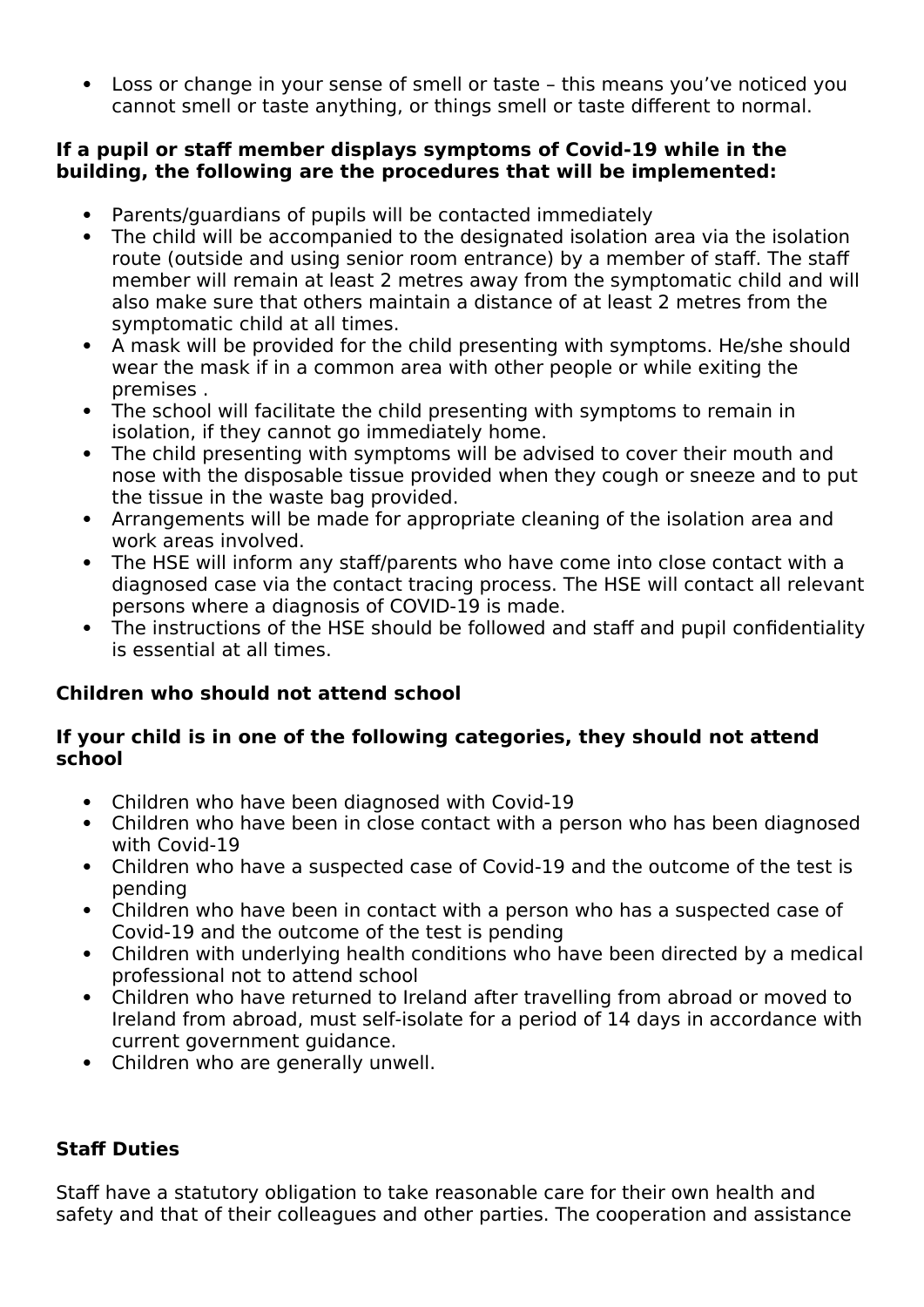of all staff is essential to reduce the risk of spread of COVID-19 and to protect health and safety as far as possible within the school. All staff have a key role to play. In this regard and in order to facilitate a safe return to work, staff will:

- Adhere to the School COVID-19 Response Plan and the control measures outlined.
- Complete the RTW form before they return to work.
- Inform the principal if there are any other circumstances relating to COVID-19, not included in the form, which may need to be disclosed to facilitate their safe return to the workplace.
- Complete COVID-19 Induction Training and any other training required prior to their return to school.
- Be aware of, and adhere to, good hygiene and respiratory etiquette practices.
- Coordinate and work with their colleagues to ensure that physical distancing is maintained.
- Make themselves aware of the symptoms of COVID-19 and monitor their own wellbeing.
- Self-isolate at home and contact their GP promptly for further advice if they display any symptoms of COVID-19.
- Not return to or attend school if they have symptoms of COVID-19 under any circumstances.

Not return to or attend school in the event of the following:

- $\bullet$  if they are identified as a close contact of a confirmed case of COVID-19  $\neg$  if they live with someone who has symptoms of the virus
- If they have travelled outside of Ireland; in such instances staff are advised to consult and follow latest Government advice in relation to foreign travel.
- Adhere to the procedure above if they develop any symptoms of COVID-19 whilst within the school facility.
- Keep informed of the updated advice of the public health authorities and comply with same.
- Cooperate with any public health personnel and their school for contact tracing purposes and
- follow any public health advice given in the event of a case or outbreak in their school
- Undergo any COVID-19 testing that may be required as part of mass or serial testing as advised by Public Health

#### **Lead Worker Representative**

- The Protocol provides for the appointment of a Lead Worker Representative (LWR) in each workplace. The LWR will work in collaboration with the employer to assist in the implementation of measures to prevent the spread of COVID -19 and monitor adherence to those measures and to be involved in communicating the health advice around COVID-19 in the workplace.
- The process for appointment of the lead worker representative in schools has been agreed centrally between the Department of Education and the education partners.
- Responsibility for the development, updating and implementation of the COVID-19 Response Plan and the associated control measures lies primarily with the Board of Management and school management.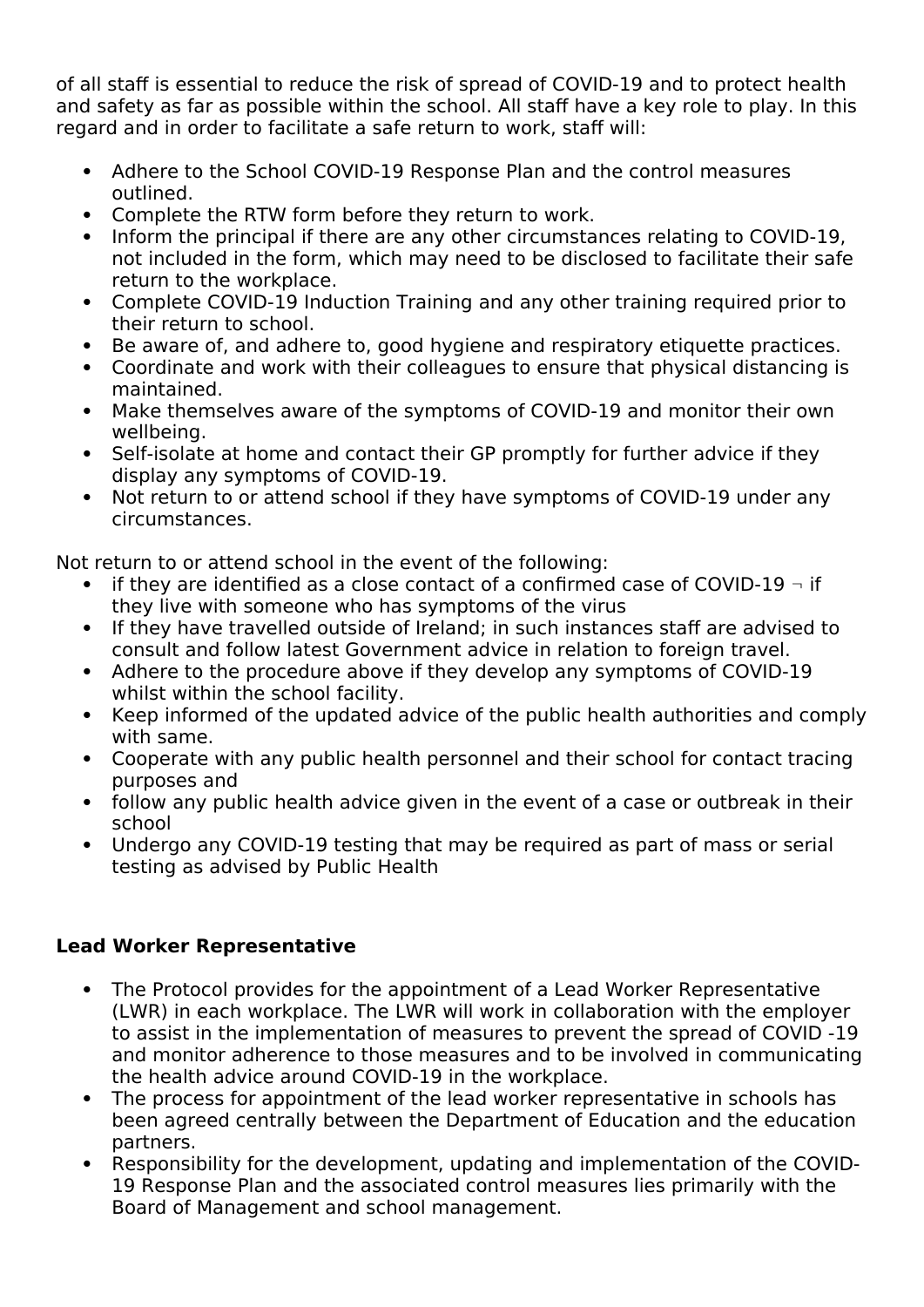If a staff member has any concerns or observations in relation to the COVID-19 Response Plan, control measures or the adherence to such measures by staff, pupils or others he/she should contact the lead worker who will engage with the BOM.

### **Role of the Lead Worker Representative**

- Represent all staff in the workplace regardless of role, and be aware of specific issues that may arise in respect of different staff cohorts;
- Work collaboratively with school management to ensure, so far as is reasonably practicable, the safety, health and welfare of employees in relation to COVID-19;
- Keep up to date with the latest COVID-19 public health advice;
- In conjunction with school management, promote good hygiene practices such as washing hands regularly and maintaining good respiratory etiquette along with maintaining social distancing in accordance with public health advice;
- Assist school management with implementing infection prevention control measures to suppress COVID-19 in the workplace in line with the Work Safely Protocol and current public health advice;
- In conjunction with school management, monitor adherence to measures put in place to prevent the spread of COVID-19;
- Conduct regular reviews of safety measures;
- Report any issues of concern immediately to school management and keep records of such issues and actions taken to rectify them;
- Consult with the school management on the school's COVID-19 Response Plan in the event of someone developing COVID-19 while in school including the location of an isolation area and a safe route to that area;
- Following any incident, assess with the school management any follow up action that is required;
- Consult with colleagues on matters relating to COVID-19 in the workplace;
- Make representations to school management on behalf of their colleagues on matters relating to COVID-19 in the workplace.

Lead Worker Representative – Carol Scales

Deputy Lead Worker Representative – Breda Coyle

It is not possible to eliminate the risk of infection. However, with the co-operation of all members of our school community, it is possible to minimise the risk of the virus being introduced to school and the consequent risk of its spread.

As well as co-operation, the flexibility and goodwill of all will be required to ensure the plan can be implemented.

All of staff, parents, pupils and us have an obligation to take reasonable care for our own health and the health and safety of our community. The cooperation and support of all is essential to reduce the risk of spreading Covid 19. All of us have a role to play, be patient as change takes time and understanding.